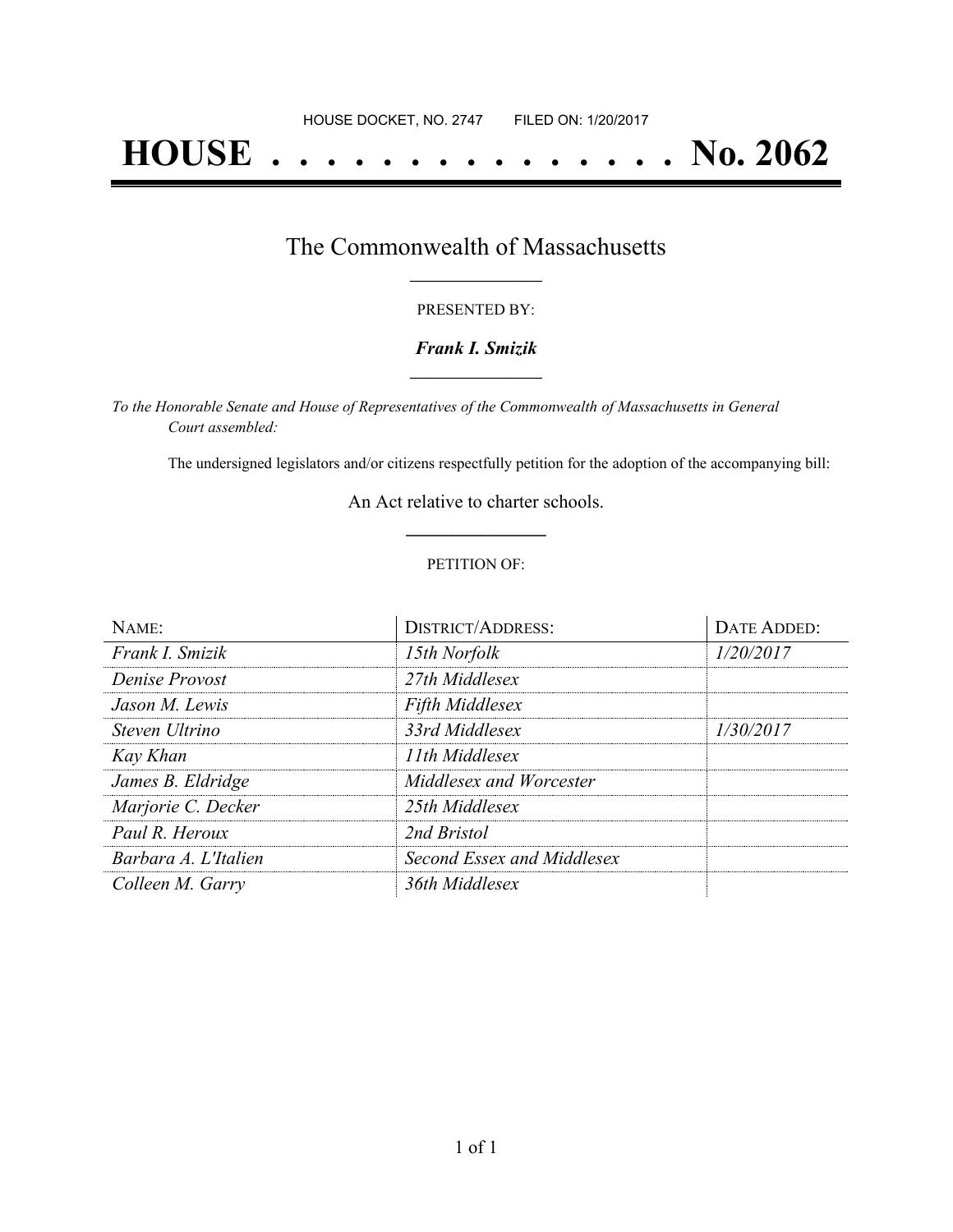## **HOUSE . . . . . . . . . . . . . . . No. 2062**

By Mr. Smizik of Brookline, a petition (accompanied by bill, House, No. 2062) of Frank I. Smizik and others relative to commonwealth charter school applications. Education.

### [SIMILAR MATTER FILED IN PREVIOUS SESSION SEE HOUSE, NO. *485* OF 2015-2016.]

## The Commonwealth of Massachusetts

**In the One Hundred and Ninetieth General Court (2017-2018) \_\_\_\_\_\_\_\_\_\_\_\_\_\_\_**

**\_\_\_\_\_\_\_\_\_\_\_\_\_\_\_**

An Act relative to charter schools.

Be it enacted by the Senate and House of Representatives in General Court assembled, and by the authority *of the same, as follows:*

1 Section1- Section 89 of Chapter 71 of the General Laws is hereby amended by adding at

2 the end thereof the following:

| 3              | Notwithstanding the foregoing, only commonwealth charter school applications that have               |
|----------------|------------------------------------------------------------------------------------------------------|
| $\overline{4}$ | received the approval of the elected local or regional school committee(s), or voters of school      |
| 5              | district(s) or regional school district(s) at town meetings or at general elections, shall be funded |
| 6              | pursuant to the provisions of this section. Approval of an application by the board without the      |
| 7              | approval of either the elected school committee or the voters of the district(s) pursuant to         |
| 8              | subsection (nn) of this section shall be funded by the board, exclusive of Chapter 70 or other       |
| 9              | local funds.                                                                                         |